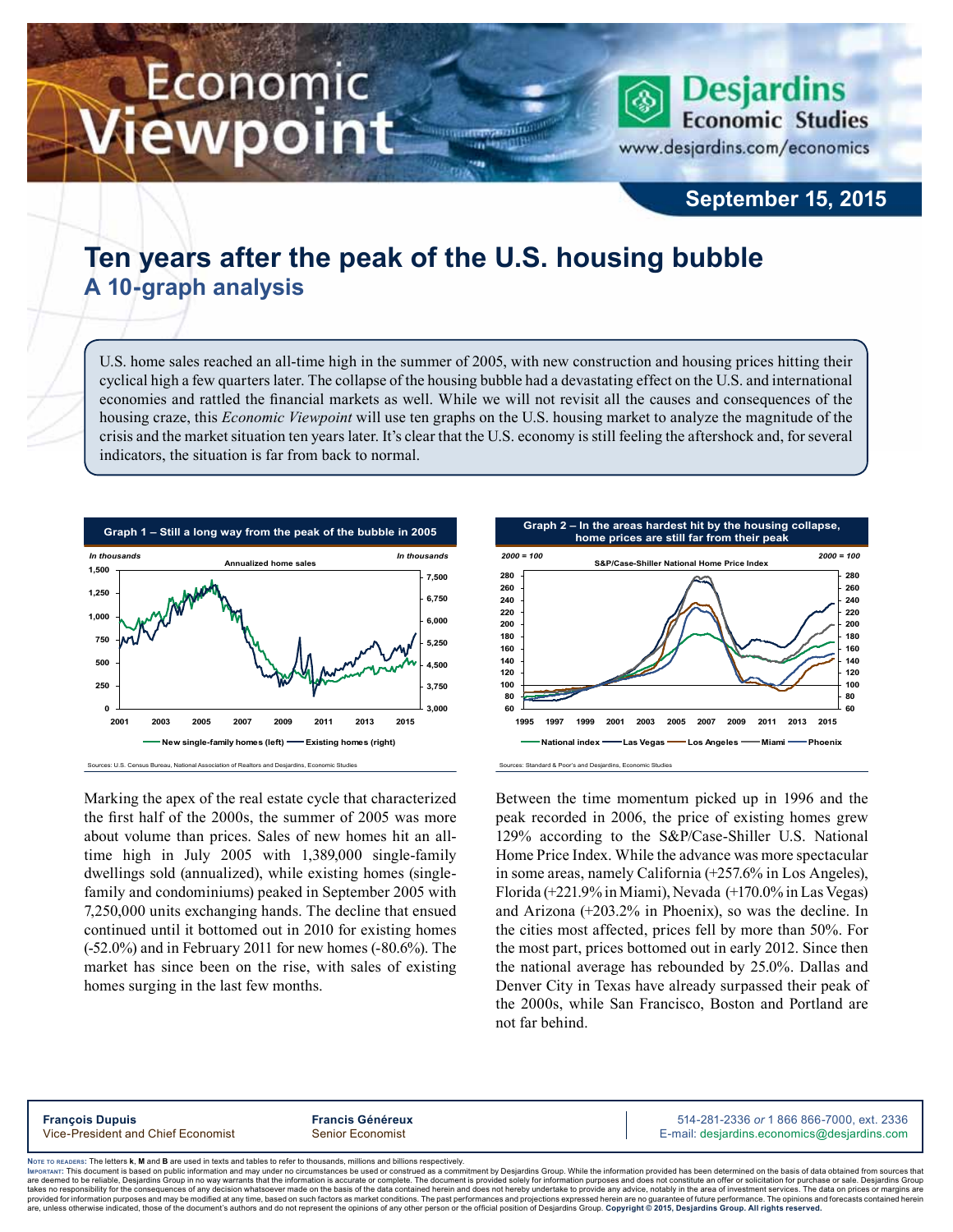

*Economic Viewpoint* September 15, 2015 www.desjardins.com/economics



Builders were slow to catch on that the real estate boom was coming to an end. Housing starts reached a cyclical high of 2,273,000 units in January 2006. The ensuing crash was dramatic, with starts plummeting 79.0% to 478,000 units in 2009, a low that was almost repeated in 2011. Although housing starts have since gone up 152.3%, they are still not far from the lows recorded in previous cycles.



At the peak of the bubble, the inventory of houses for sale was misleading since demand was so strong, the supply did not seem excessive. This situation changed dramatically, with demand collapsing when easy access to mortgages dried up. On the supply side, builders were too slow to react, a situation compounded by households trying to sell a house they could no longer afford. The market quickly went from under-supply to over-supply. However, the drop in construction shrank the supply, and towards 2012 the market moved into more balanced territory.

**Graph 5 – The increase in the home ownership rate was completely wiped out**



One of the best ways to illustrate the frenzied activity during the housing bubble is to look at the home ownership rate, defined as the proportion of households who own their homes. This rate has been historically stable except for a sharp increase that began in 1995 and peaked at the end of 2004. The spike in this rate reflects mostly the easy availability of credit. Weak home sales and tough economic times have brought the home ownership rate back to its historical average and, going forward, the number of owners is expected to better correlate with the change in the number of households, which incidentally, is on the rise.



The housing bubble saw residential investment assume a growing share of the U.S. economy. After averaging 4.6% of GDP from 1960 to 1995, it increased sharply, reaching 6.7% at the end of 2005. When the housing market crashed, the U.S. economy could no longer count on this sector to fuel growth. Residential investment tumbled to a low of 2.4% in summer 2010, and as of spring 2015, was still very low, at 3.3%.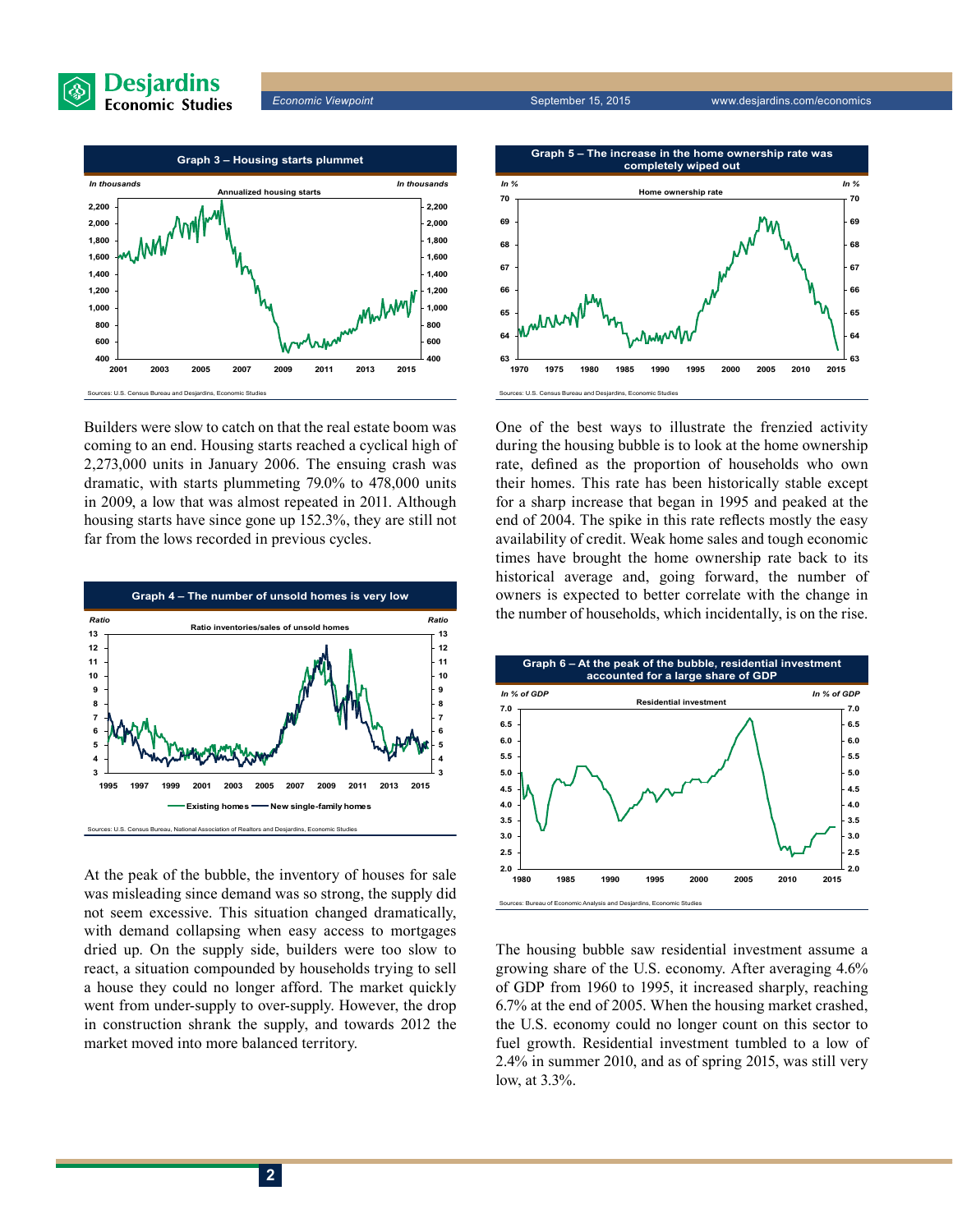*Economic Viewpoint* September 15, 2015 www.desjardins.com/economics



As a result of the surge in residential investment, employment in the housing sector boomed in the first half of the 2000s, As such, 849,000 direct housing-related jobs were created (building construction and specialty trade contractors) between January 2001 and the peak of April 2006, almost 25% of all jobs created in the United States during this period. The labour market was dealt a severe blow when the bubble burst, losing 1,463,000 jobs by 2011, a decrease of 42.4%. Since then, 469,400 positions have been added.



Riding the wave, home builders couldn't help but be confident, that is, until the bubble burst. The NAHB index of home builder confidence tumbled to levels rarely seen for similar indexes, where 50 marks the difference between expansion and contraction. The NAHB index remained very low between 2007 and 2012, dashing hopes of a housing recovery. However, it then rebounded fairly quickly to over 50, signalling a more positive outlook for the housing sector.



Desjardins **Economic Studies** 

The early 2000s were boon years for home builders, who saw their stocks soar. The S&P 500 homebuilders sub-index grew fivefold in just a few years. In hindsight, this heady rise looked very much like the increases observed during other periods of stock market euphoria. And just like in the other cases, the morning after was all too sobering with this sub-index losing 90.6% of its value between the peak of July 2005 and the low of November 2008. Reflecting the sector's improved performance, the index has since regained almost half of the value lost.



The value of homes owned by households also reached a peak in the mid‑2000s, rising from US\$8,000B in early 1996 to US\$22,500B in 2006. Roughly 30% of this value was wiped out as prices dropped and households had to sell or abandon their homes. Higher prices and household formation have since helped restore the value of homes, which, in current dollars, is now approaching the peak of 2006. However, in constant dollars, the value in Q1 2015 was still about 19% below the peak.

### **3**